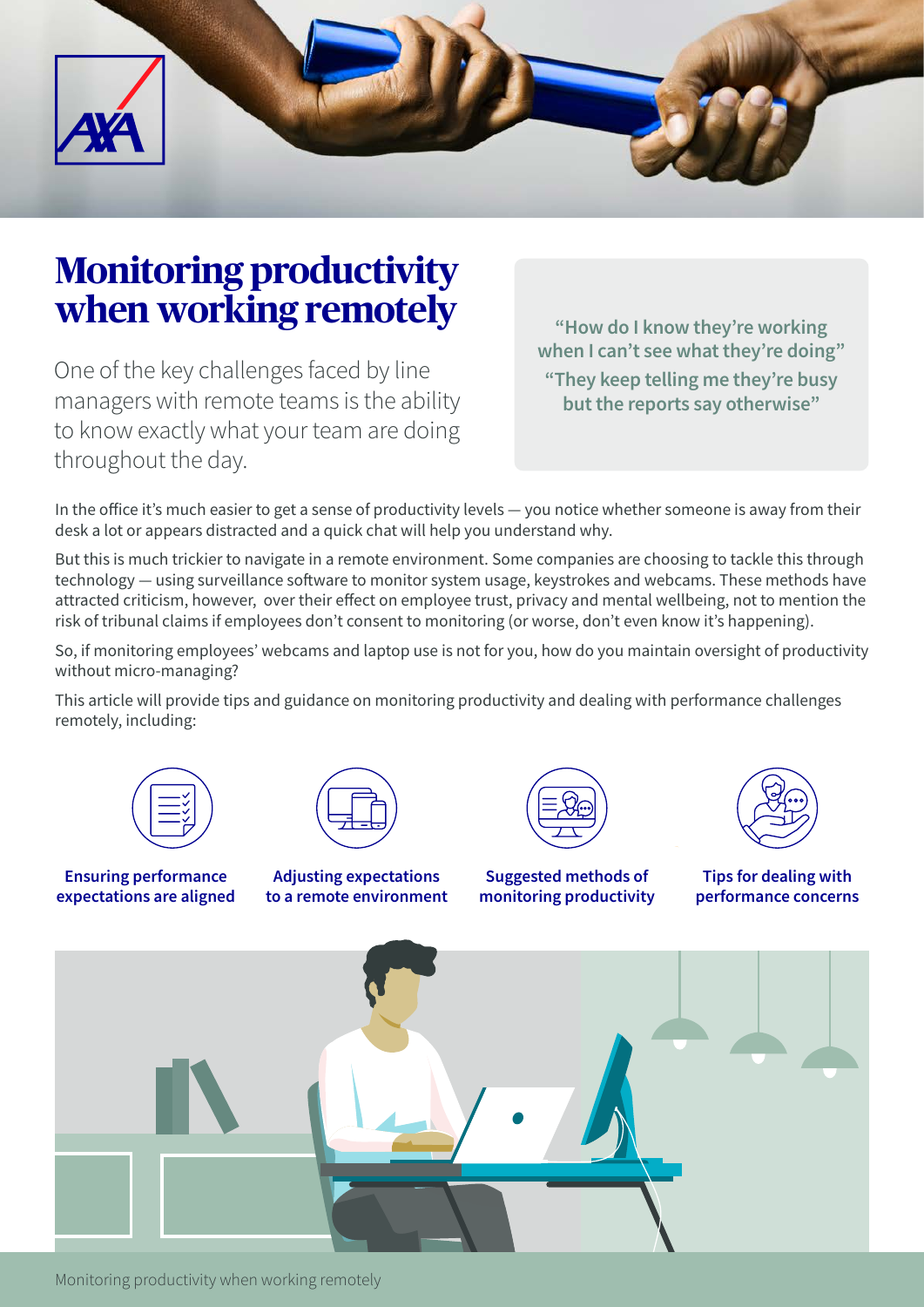

## **1. Ensuring performance expectations are aligned**

The first step in ensuring your employees can carry out their role successfully is to make sure you're both on the same page to begin with.

Have you clearly communicated what is expected of them or is there any room for doubt? You may feel frustrated that their output isn't at the level you expect, but it could be a simple case of miscommunication.

You may also need to adapt your management style for different employees – for some members of your team you may just need to have a quick chat to provide them with clarity, whereas others may benefit from written objectives or having documented goals to work towards.

## **2. Adjusting expectations to a remote environment**

Whilst some businesses may not be in a position to lower productivity as they try to deal with the impact of the ongoing crisis, it's fair to say that some employees, through no fault of their own, may be unable to deliver the same level of performance they did in February. Their home working environment, personal circumstances and physical or mental wellbeing could all be affecting their ability to simply carry on as before.

It's important to understand what factors may be affecting your team's performance right now in order to adjust your expectations accordingly. Having regular, open conversations in which

#### **"Now is the time to cut staff some slack given the ongoing pressures still faced"**

**Gethin Nadin**, Director of Employee Wellbeing at Benefex in a recent issue of People Management.

you demonstrate empathy and trust can help you to determine whether there are underlying issues or whether performance management measures are required. Depending on the circumstances, you may need to be accepting of the fact that output won't consistently be at the same level as before and make reasonable allowances where possible.



# **3. Suggested methods of monitoring productivity**

Most managers would agree that it's easier to measure productivity in an office environment, although it could be argued that this is only an accurate measure of time spent at a desk rather than an indicator of meaningful output. Depending on the nature of the role, there are several ways in which you can measure productivity/output:

- **Define metrics** what does success in the role look like and how can you measure it? For some clientfacing staff, this may be done relatively easily by looking at new business and retention rates but for other roles, it might be more helpful to define quality measures, such as the level of customer service provided.
- Set objectives agree with your employee what they need to achieve and when ensure that any objectives set are realistic and achievable and set a timescale for completion. For more information on objective-setting, ACAS have produced this useful **[guide](https://archive.acas.org.uk/media/6053/Tips-for-setting-SMART-performance-objectives/doc/Tips_for_setting_SMART_performance_objectives.docx)**.
- **Set process goals** these can be helpful as they focus on the process rather than the outcome, for example: if you have an Account Executive with a new business target, you could set them a process goal of contacting X number of prospects per week. This can help to build habits, drive the behaviours required for success and also gives them a goal that they have control over.
- **Example 15 Ask for updates** it might be easier to simply ask your team members to give you a summary of their key accomplishments each week/month to keep you updated with their output/progress.

It's important to strike the right balance when monitoring performance to avoid micro-management. Empowering your staff with the space and flexibility to manage their own time and workload can help to build their confidence and trust in you as a leader.